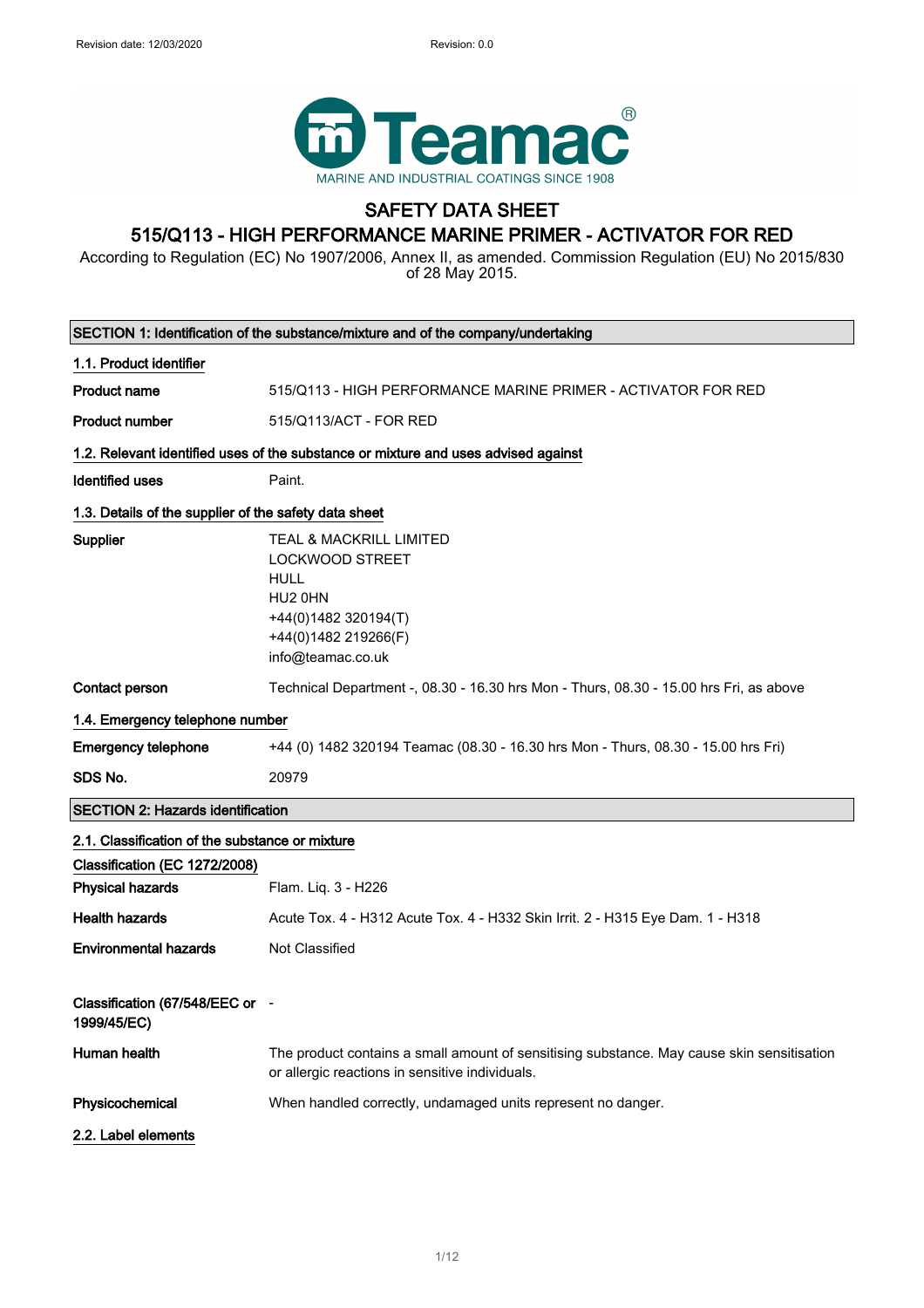Hazard pictograms

 $\blacktriangleright$ 

 $\blacktriangle$ 

| Signal word                               | Danger                                                                                                                                                                                                                                                                                                                                                                                                                                                                                                                                                                                                                                                                                                                                                                                                                                                                                                                                                                     |
|-------------------------------------------|----------------------------------------------------------------------------------------------------------------------------------------------------------------------------------------------------------------------------------------------------------------------------------------------------------------------------------------------------------------------------------------------------------------------------------------------------------------------------------------------------------------------------------------------------------------------------------------------------------------------------------------------------------------------------------------------------------------------------------------------------------------------------------------------------------------------------------------------------------------------------------------------------------------------------------------------------------------------------|
| <b>Hazard statements</b>                  | H312+H332 Harmful in contact with skin or if inhaled.<br>H226 Flammable liquid and vapour.<br>H315 Causes skin irritation.<br>H318 Causes serious eye damage.                                                                                                                                                                                                                                                                                                                                                                                                                                                                                                                                                                                                                                                                                                                                                                                                              |
| <b>Precautionary statements</b>           | P102 Keep out of reach of children.<br>P101 If medical advice is needed, have product container or label at hand.<br>P210 Keep away from heat, hot surfaces, sparks, open flames and other ignition sources. No<br>smoking.<br>P261 Avoid breathing vapour/ spray.<br>P271 Use only outdoors or in a well-ventilated area.<br>P273 Avoid release to the environment.<br>P280 Wear protective gloves/ protective clothing/ eye protection/ face protection.<br>P303+P361+P353 IF ON SKIN (or hair): Take off immediately all contaminated clothing.<br>Rinse skin with water or shower.<br>P305+P351+P338 IF IN EYES: Rinse cautiously with water for several minutes. Remove<br>contact lenses, if present and easy to do. Continue rinsing.<br>P332+P313 If skin irritation occurs: Get medical advice/attention.<br>P337+P313 If eye irritation persists: Get medical advice/ attention.<br>P501 Dispose of contents/ container in accordance with national regulations. |
| Contains                                  | XYLENE, 2-METHYLPROPAN-1-OL                                                                                                                                                                                                                                                                                                                                                                                                                                                                                                                                                                                                                                                                                                                                                                                                                                                                                                                                                |
| Supplementary precautionary<br>statements | P304+P340 IF INHALED: Remove person to fresh air and keep comfortable for breathing.<br>P370+P378 In case of fire: Use alcohol resistant foam, carbon dioxide or dry powder to<br>extinguish.<br>P403+P235 Store in a well-ventilated place. Keep cool.                                                                                                                                                                                                                                                                                                                                                                                                                                                                                                                                                                                                                                                                                                                    |

## 2.3. Other hazards

This product does not contain any substances classified as PBT or vPvB.

 $\lambda$ 

| <b>SECTION 3: Composition/information on ingredients</b> |                      |                                           |
|----------------------------------------------------------|----------------------|-------------------------------------------|
| 3.2. Mixtures                                            |                      |                                           |
| <b>XYLENE</b>                                            |                      | 30-40%                                    |
| CAS number: 1330-20-7                                    | FC number: 215-535-7 | REACH registration number: 01-            |
|                                                          |                      | 2119488216-32-xxxx                        |
| <b>Classification</b>                                    |                      | Classification (67/548/EEC or 1999/45/EC) |
| Flam. Liq. 3 - H226                                      |                      | Xn;R20/21,R65. Xi;R36/37/38. R10.         |
| Acute Tox. 4 - H312                                      |                      |                                           |
| Acute Tox. 4 - H332                                      |                      |                                           |
| Skin Irrit. 2 - H315                                     |                      |                                           |
|                                                          |                      |                                           |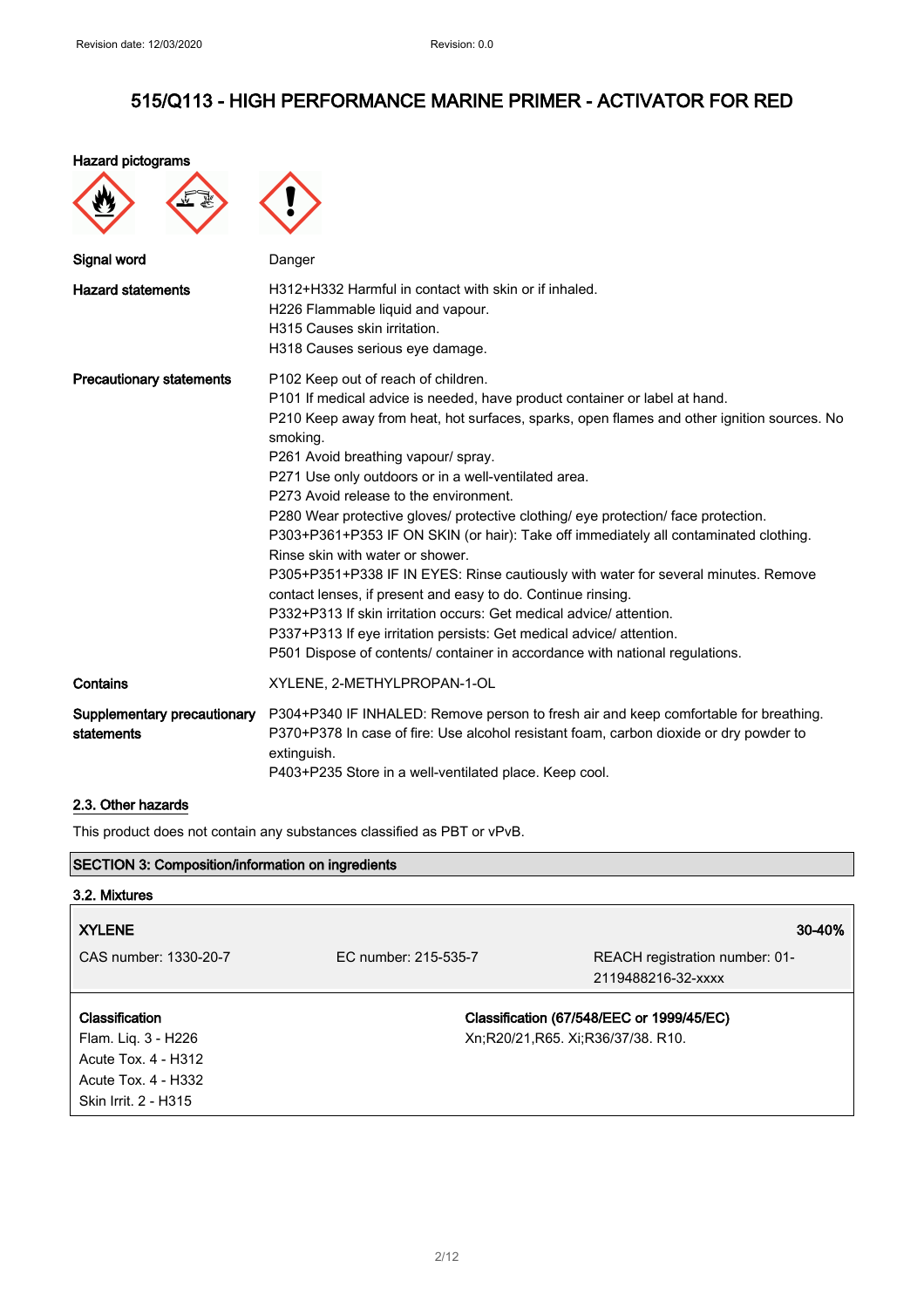| 2-METHYLPROPAN-1-OL                                        |                                                                                                                                                                                                                                                                                                                            | 5-10%                                                |
|------------------------------------------------------------|----------------------------------------------------------------------------------------------------------------------------------------------------------------------------------------------------------------------------------------------------------------------------------------------------------------------------|------------------------------------------------------|
| CAS number: 78-83-1                                        | EC number: 201-148-0                                                                                                                                                                                                                                                                                                       | REACH registration number: 01-<br>2119484609-23-XXXX |
| Classification                                             |                                                                                                                                                                                                                                                                                                                            |                                                      |
| Flam. Liq. 3 - H226                                        |                                                                                                                                                                                                                                                                                                                            |                                                      |
| Skin Irrit. 2 - H315                                       |                                                                                                                                                                                                                                                                                                                            |                                                      |
| Eye Dam. 1 - H318<br>STOT SE 3 - H335, H336                |                                                                                                                                                                                                                                                                                                                            |                                                      |
|                                                            | The Full Text for all R-Phrases and Hazard Statements are Displayed in Section 16.                                                                                                                                                                                                                                         |                                                      |
| <b>SECTION 4: First aid measures</b>                       |                                                                                                                                                                                                                                                                                                                            |                                                      |
| 4.1. Description of first aid measures                     |                                                                                                                                                                                                                                                                                                                            |                                                      |
| <b>General information</b>                                 | Move affected person to fresh air and keep warm and at rest in a position comfortable for<br>breathing. Never give anything by mouth to an unconscious person.                                                                                                                                                             |                                                      |
| Inhalation                                                 | Remove affected person from source of contamination. Move affected person to fresh air and<br>keep warm and at rest in a position comfortable for breathing. Get medical attention if any<br>discomfort continues. Place unconscious person on their side in the recovery position and<br>ensure breathing can take place. |                                                      |
| Ingestion                                                  | Give a few small glasses of water or milk to drink. Never give anything by mouth to an<br>unconscious person. Do not induce vomiting. Get medical attention if any discomfort<br>continues.                                                                                                                                |                                                      |
| <b>Skin contact</b>                                        | Remove affected person from source of contamination. Rinse immediately with plenty of<br>water. Remove contaminated clothing. Get medical attention if irritation persists after washing.                                                                                                                                  |                                                      |
| Eye contact                                                | Rinse immediately with plenty of water. Remove any contact lenses and open eyelids wide<br>apart. Continue to rinse for at least 15 minutes. Get medical attention immediately. Continue<br>to rinse.                                                                                                                      |                                                      |
|                                                            | 4.2. Most important symptoms and effects, both acute and delayed                                                                                                                                                                                                                                                           |                                                      |
| <b>General information</b>                                 | Get medical attention promptly if symptoms occur after washing.                                                                                                                                                                                                                                                            |                                                      |
|                                                            | 4.3. Indication of any immediate medical attention and special treatment needed                                                                                                                                                                                                                                            |                                                      |
| Notes for the doctor                                       | No specific recommendations. If in doubt, get medical attention promptly.                                                                                                                                                                                                                                                  |                                                      |
| <b>SECTION 5: Firefighting measures</b>                    |                                                                                                                                                                                                                                                                                                                            |                                                      |
| 5.1. Extinguishing media                                   |                                                                                                                                                                                                                                                                                                                            |                                                      |
| Suitable extinguishing media                               | Use fire-extinguishing media suitable for the surrounding fire. Extinguish with the following<br>media: Water spray, fog or mist. Foam, carbon dioxide or dry powder.                                                                                                                                                      |                                                      |
| Unsuitable extinguishing<br>media                          | Do not use water jet as an extinguisher, as this will spread the fire.                                                                                                                                                                                                                                                     |                                                      |
| 5.2. Special hazards arising from the substance or mixture |                                                                                                                                                                                                                                                                                                                            |                                                      |
| Specific hazards                                           | Toxic gases or vapours.                                                                                                                                                                                                                                                                                                    |                                                      |
| 5.3. Advice for firefighters                               |                                                                                                                                                                                                                                                                                                                            |                                                      |
| Protective actions during<br>firefighting                  | Avoid breathing fire gases or vapours. Containers close to fire should be removed or cooled<br>with water.                                                                                                                                                                                                                 |                                                      |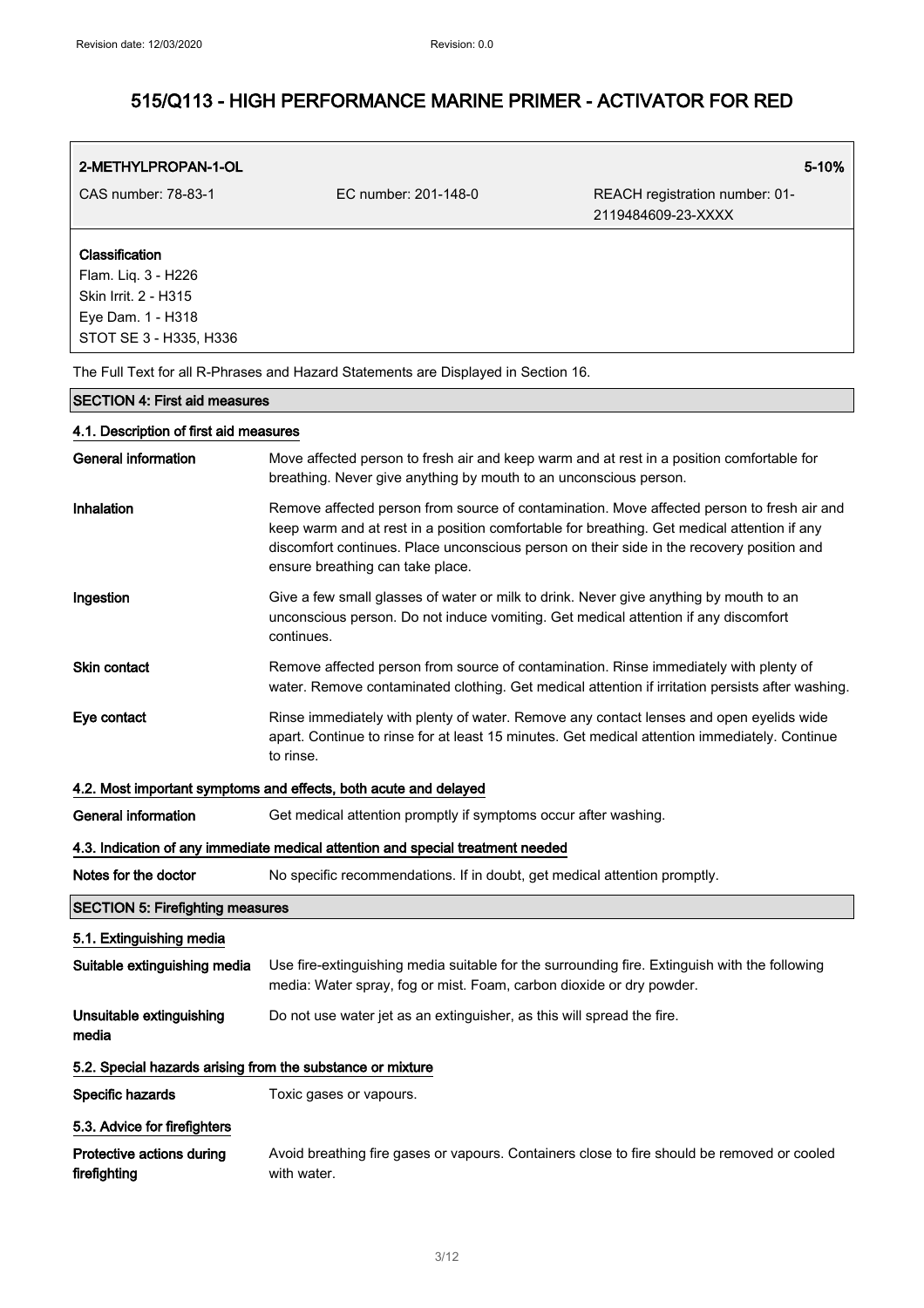Special protective equipment Wear positive-pressure self-contained breathing apparatus (SCBA) and appropriate protective for firefighters clothing.

| <b>SECTION 6: Accidental release measures</b>                     |                                                                                                                                                                                                                                                                                                                                                                                                                                                                                                                                                                                                                 |  |
|-------------------------------------------------------------------|-----------------------------------------------------------------------------------------------------------------------------------------------------------------------------------------------------------------------------------------------------------------------------------------------------------------------------------------------------------------------------------------------------------------------------------------------------------------------------------------------------------------------------------------------------------------------------------------------------------------|--|
|                                                                   | 6.1. Personal precautions, protective equipment and emergency procedures                                                                                                                                                                                                                                                                                                                                                                                                                                                                                                                                        |  |
| <b>Personal precautions</b>                                       | Avoid inhalation of vapours and contact with skin and eyes. Provide adequate ventilation.<br>Wear protective clothing as described in Section 8 of this safety data sheet.                                                                                                                                                                                                                                                                                                                                                                                                                                      |  |
| 6.2. Environmental precautions                                    |                                                                                                                                                                                                                                                                                                                                                                                                                                                                                                                                                                                                                 |  |
| <b>Environmental precautions</b>                                  | Avoid discharge into drains or watercourses or onto the ground. Contain spillage with sand,<br>earth or other suitable non-combustible material. Spillages or uncontrolled discharges into<br>watercourses must be reported immediately to the Environmental Agency or other appropriate<br>regulatory body.                                                                                                                                                                                                                                                                                                    |  |
| 6.3. Methods and material for containment and cleaning up         |                                                                                                                                                                                                                                                                                                                                                                                                                                                                                                                                                                                                                 |  |
| Methods for cleaning up                                           | Avoid the spillage or runoff entering drains, sewers or watercourses. Absorb in vermiculite, dry<br>sand or earth and place into containers. Collect and place in suitable waste disposal<br>containers and seal securely. For waste disposal, see Section 13.                                                                                                                                                                                                                                                                                                                                                  |  |
| 6.4. Reference to other sections                                  |                                                                                                                                                                                                                                                                                                                                                                                                                                                                                                                                                                                                                 |  |
| Reference to other sections                                       | For personal protection, see Section 8.                                                                                                                                                                                                                                                                                                                                                                                                                                                                                                                                                                         |  |
| <b>SECTION 7: Handling and storage</b>                            |                                                                                                                                                                                                                                                                                                                                                                                                                                                                                                                                                                                                                 |  |
| 7.1. Precautions for safe handling                                |                                                                                                                                                                                                                                                                                                                                                                                                                                                                                                                                                                                                                 |  |
| <b>Usage precautions</b>                                          | Avoid inhalation of vapours. Avoid spilling. Avoid contact with skin and eyes. Do not eat, drink<br>or smoke when using the product. Good personal hygiene procedures should be<br>implemented. Wash hands and any other contaminated areas of the body with soap and<br>water before leaving the work site. The Manual Handling Operations Regulations may apply to<br>the handling of containers of this product. For products sold by weight refer to the guide net<br>weight indicated on the container. Allowance will have to be made for the immediate<br>packaging to give an approximate gross weight. |  |
| 7.2. Conditions for safe storage, including any incompatibilities |                                                                                                                                                                                                                                                                                                                                                                                                                                                                                                                                                                                                                 |  |
| <b>Storage precautions</b>                                        | Store in tightly closed original container in a dry, cool and well-ventilated place. Store in<br>closed original container at temperatures between 5°C and 25°C. Protect from freezing and<br>direct sunlight. Keep containers upright.                                                                                                                                                                                                                                                                                                                                                                         |  |
| 7.3. Specific end use(s)                                          |                                                                                                                                                                                                                                                                                                                                                                                                                                                                                                                                                                                                                 |  |
| Specific end use(s)                                               | The identified uses for this product are detailed in Section 1.2.                                                                                                                                                                                                                                                                                                                                                                                                                                                                                                                                               |  |
| Usage description                                                 | Collect and place in suitable waste disposal containers and seal securely. Label the<br>containers containing waste and contaminated materials and remove from the area as soon<br>as possible.                                                                                                                                                                                                                                                                                                                                                                                                                 |  |

### SECTION 8: Exposure controls/Personal protection

### 8.1. Control parameters

### Occupational exposure limits

### XYLENE

Long-term exposure limit (8-hour TWA): WEL 50 ppm 220 mg/m<sup>3</sup> Short-term exposure limit (15-minute): WEL 100 ppm 441 mg/m<sup>3</sup>

## 2-METHYLPROPAN-1-OL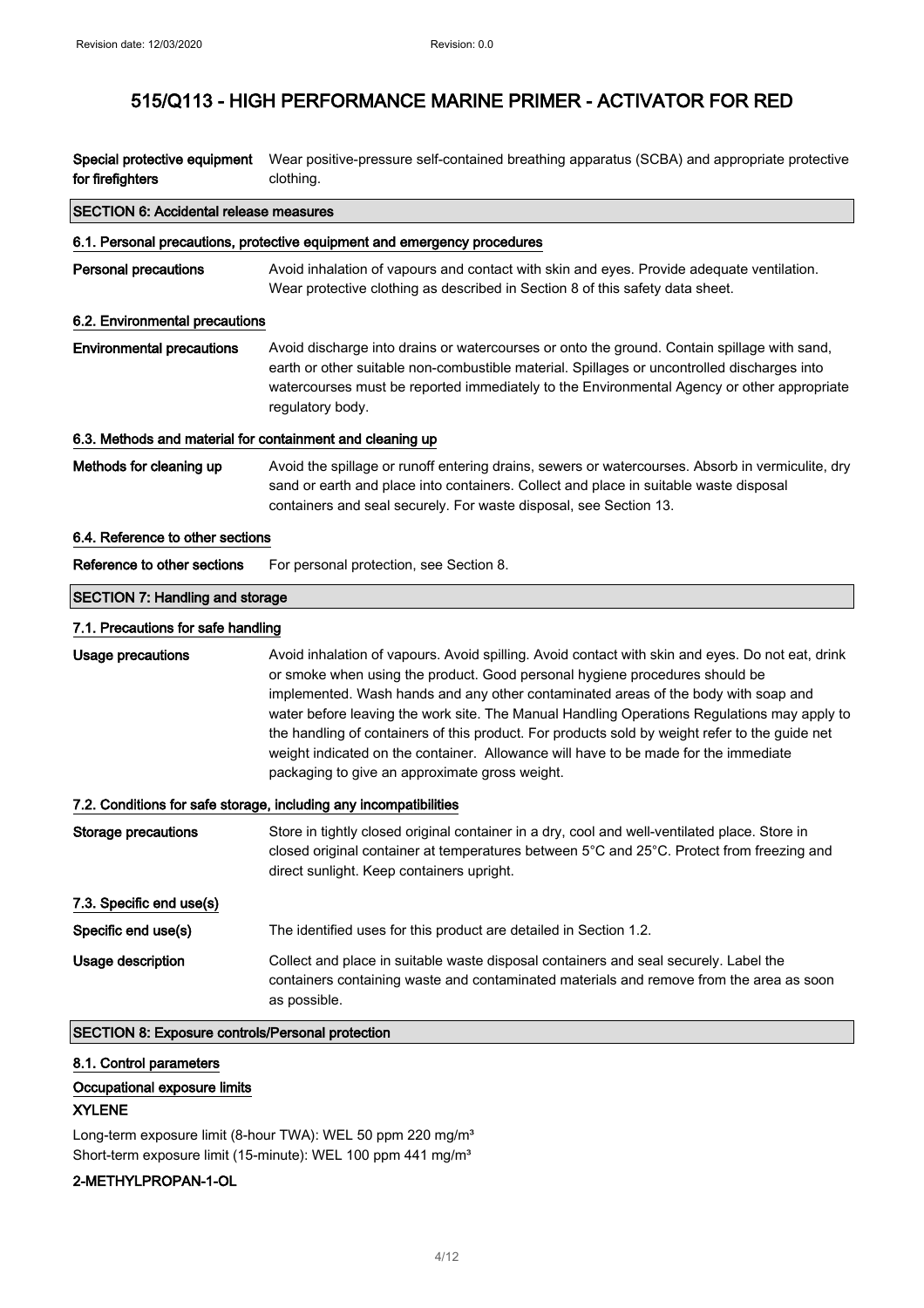Long-term exposure limit (8-hour TWA): WEL 50 ppm 154 mg/m<sup>3</sup> Short-term exposure limit (15-minute): WEL 75 ppm 231 mg/m<sup>3</sup> WEL = Workplace Exposure Limit

### XYLENE (CAS: 1330-20-7)

| <b>DNEL</b> | Consumer - Oral: Long term systemic effects: 1.6 mg/kg/day                |
|-------------|---------------------------------------------------------------------------|
|             | Consumer - Dermal; Long term systemic effects: 108 mg/kg/day              |
|             | Consumer - Inhalation; Long term systemic effects: 14.8 mg/m <sup>3</sup> |
|             | Industry - Dermal; Long term systemic effects: 180 mg/kg/day              |
|             | Industry - Inhalation; Long term systemic effects: 77 mg/m <sup>3</sup>   |
|             | Industry - Inhalation; Short term local effects: 289 mg/m <sup>3</sup>    |
| <b>PNEC</b> | - Fresh water; 0.327 mg/l                                                 |
|             | - marine water; 0.327 mg/l                                                |
|             | - Intermittent release; 0.327 mg/l                                        |
|             | - Sediment (Freshwater); 12.46 mg/kg                                      |
|             | - Sediment (Marinewater); 12.46 mg/kg                                     |
|             | - Soil: 2.31 mg/kg                                                        |
|             | $-$ STP; 6.58 mg/kg                                                       |
|             | 2-METHYLPROPAN-1-OL (CAS: 78-83-1)                                        |

#### DNEL Workers - Inhalation; Long term local effects: 310 mg/m<sup>3</sup>

### 8.2. Exposure controls

#### Protective equipment



| Appropriate engineering |  |
|-------------------------|--|
| controls                |  |

Provide adequate ventilation. Avoid inhalation of vapours. Observe any occupational exposure limits for the product or ingredients.

Consumer - Inhalation; Short term local effects: 55 mg/m<sup>3</sup>

**Personal protection** Unprotected persons should be kept away from treated areas.

Eve/face protection Evewear complying with an approved standard should be worn if a risk assessment indicates eye contact is possible. The following protection should be worn: Chemical splash goggles.

Hand protection To protect hands from chemicals, gloves should comply with European Standards EN388 and 374. As a general principle, exposure should be managed by means other than the provision of protective gloves. Manufacturer's performance data suggest that the optimum glove for use should be: Viton rubber (fluoro rubber). Thickness: > 0.2 mm Permeation breakthrough time according to EN374 - class: (1-6) e.g. minimum 480 mins. or Polyvinyl alcohol (PVA). Thickness: 0.2 - 0.3 mm Permeation breakthrough time according to EN374 - class: (1-6) e.g. minimum 240 mins. or Polyethylene. Thickness: > 0.062 mm Permeation breakthrough time according to EN374 - class: (1-6) e.g. minimum 480 mins. Caution: The performance of gloves under actual working conditions can be significantly affected by many factors and the information provided according to EN374 may not accord with what is achieved in practice. We recommend that expert professional advice is sought that takes into account of the work processes and working environment applicable for each task where gloves are to be worn.

Other skin and body protection

Wear appropriate clothing to prevent reasonably probable skin contact.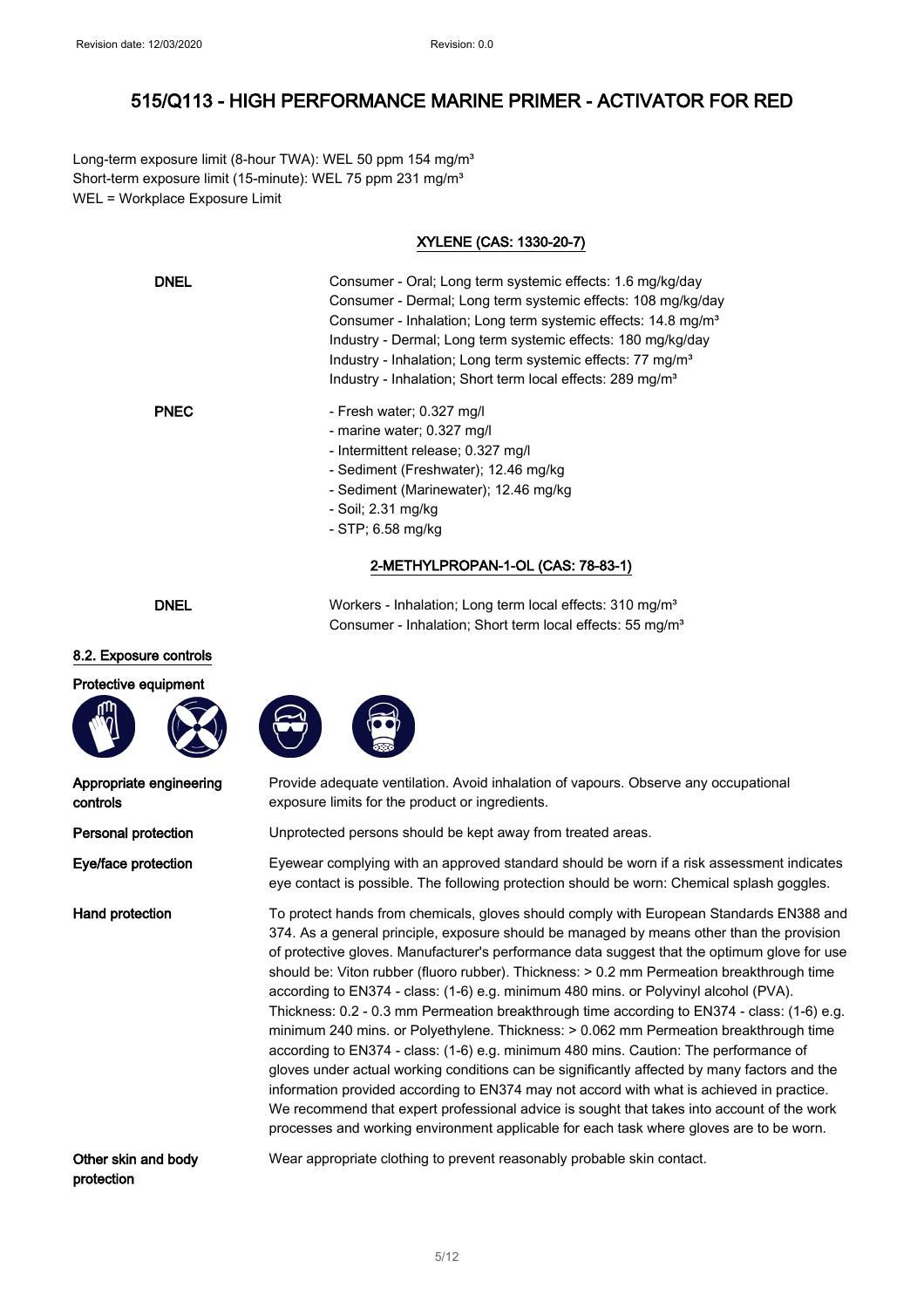| Hygiene measures              | Use engineering controls to reduce air contamination to permissible exposure level. No<br>specific hygiene procedures recommended but good personal hygiene practices should<br>always be observed when working with chemical products. |
|-------------------------------|-----------------------------------------------------------------------------------------------------------------------------------------------------------------------------------------------------------------------------------------|
| <b>Respiratory protection</b> | Respiratory protection may be required if excessive airborne contamination occurs. In case of<br>inadequate ventilation or risk of inhalation of vapours, use suitable respiratory equipment with<br>combination filter (type A2/P3).   |

## SECTION 9: Physical and chemical properties

| 9.1. Information on basic physical and chemical properties |                                                                                                                |  |
|------------------------------------------------------------|----------------------------------------------------------------------------------------------------------------|--|
| Appearance                                                 | Clear liquid.                                                                                                  |  |
| Colour                                                     | Amber.                                                                                                         |  |
| Odour                                                      | Amine.                                                                                                         |  |
| <b>Odour threshold</b>                                     | Not determined.                                                                                                |  |
| pH                                                         | Technically not feasible.                                                                                      |  |
| <b>Melting point</b>                                       | Not determined.                                                                                                |  |
| Initial boiling point and range                            | Not determined.                                                                                                |  |
| Flash point                                                | 25°C Closed cup.                                                                                               |  |
| <b>Evaporation rate</b>                                    | Not determined.                                                                                                |  |
| <b>Evaporation factor</b>                                  | Not determined.                                                                                                |  |
| Upper/lower flammability or<br>explosive limits            | Lower flammable/explosive limit: 1.1 (xylene) g/100 g Upper flammable/explosive limit: 7.0<br>(xylene) g/100 g |  |
| Other flammability                                         | Not determined.                                                                                                |  |
| Vapour pressure                                            | Not determined.                                                                                                |  |
| Vapour density                                             | heavier than air                                                                                               |  |
| <b>Relative density</b>                                    | 1.0 - 1.4 @ 20°C                                                                                               |  |
| Solubility(ies)                                            | Insoluble in water                                                                                             |  |
| <b>Partition coefficient</b>                               | Not determined.                                                                                                |  |
| Auto-ignition temperature                                  | 270 (xylene)°C                                                                                                 |  |
| <b>Decomposition Temperature</b>                           | Not determined.                                                                                                |  |
| <b>Viscosity</b>                                           | 1.0 - 3.0 (cone and Plate) P @ 25°C                                                                            |  |
| <b>Explosive properties</b>                                | Not determined.                                                                                                |  |
| of a flame                                                 | <b>Explosive under the influence</b> Not considered to be explosive.                                           |  |
| <b>Oxidising properties</b>                                | Not determined.                                                                                                |  |
| 9.2. Other information                                     |                                                                                                                |  |
| Volatile organic compound                                  | EU: (cat A/j): 500 g/l 2010. This product contains a maximum VOC content of 500 g/l.                           |  |
| SECTION 10: Stability and reactivity                       |                                                                                                                |  |
| 10.1. Reactivity                                           |                                                                                                                |  |

Reactivity There are no known reactivity hazards associated with this product.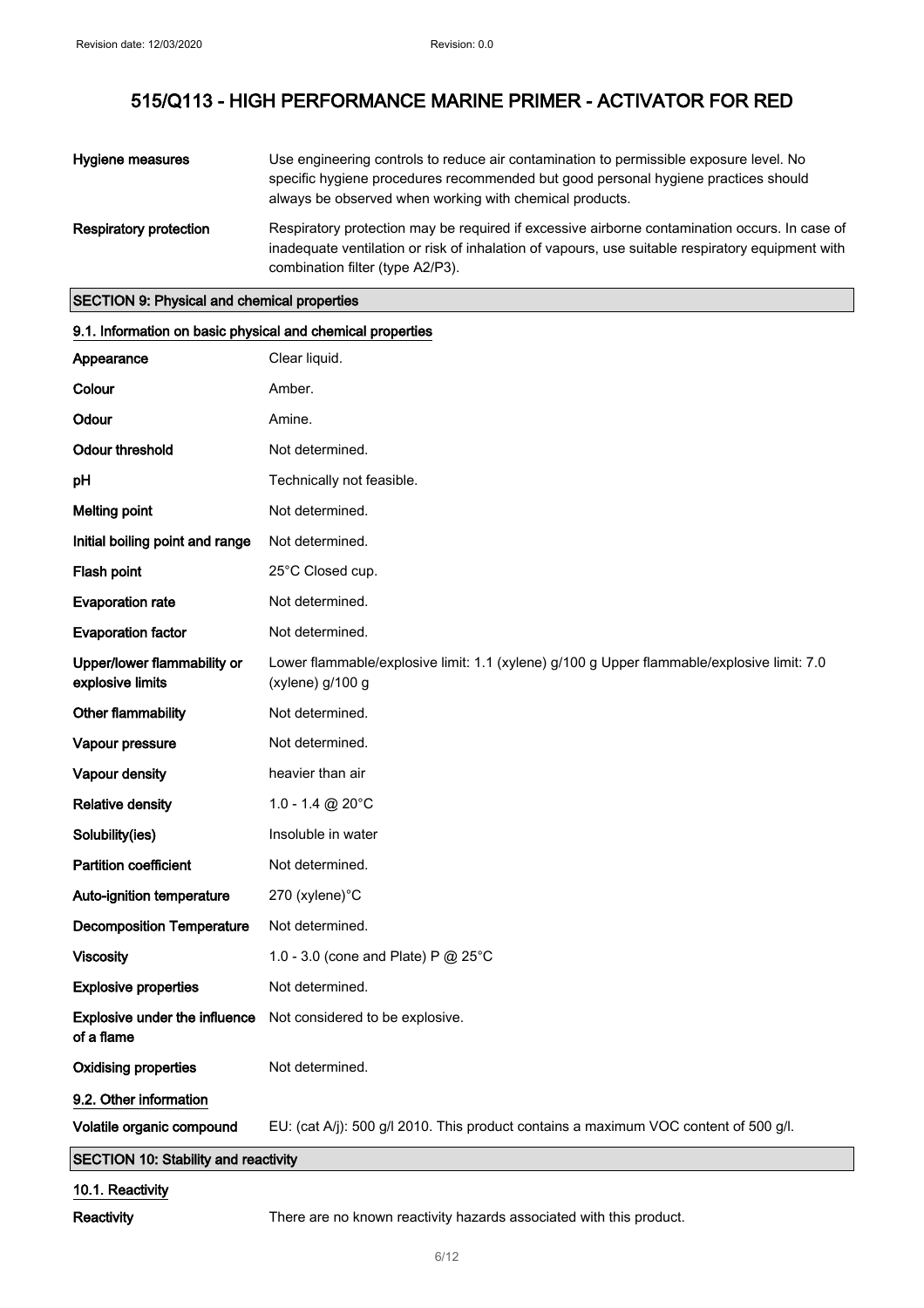| 10.2. Chemical stability                     |                                                                                                                                                                             |
|----------------------------------------------|-----------------------------------------------------------------------------------------------------------------------------------------------------------------------------|
| <b>Stability</b>                             | Stable at normal ambient temperatures and when used as recommended.                                                                                                         |
| 10.3. Possibility of hazardous reactions     |                                                                                                                                                                             |
| Possibility of hazardous<br>reactions        | Will not occur                                                                                                                                                              |
| 10.4. Conditions to avoid                    |                                                                                                                                                                             |
| <b>Conditions to avoid</b>                   | Not known.                                                                                                                                                                  |
| 10.5. Incompatible materials                 |                                                                                                                                                                             |
| Materials to avoid                           | Strong acids. Alkalis - inorganic. Amines. Mercaptans (thiols).                                                                                                             |
| 10.6. Hazardous decomposition products       |                                                                                                                                                                             |
| Hazardous decomposition<br>products          | Oxides of carbon. Thermal decomposition or combustion may liberate carbon oxides and<br>other toxic gases or vapours.                                                       |
| <b>SECTION 11: Toxicological information</b> |                                                                                                                                                                             |
| 11.1. Information on toxicological effects   |                                                                                                                                                                             |
| <b>Toxicological effects</b>                 | No data recorded.                                                                                                                                                           |
| Acute toxicity - dermal                      |                                                                                                                                                                             |
| ATE dermal (mg/kg)                           | 1,100.0                                                                                                                                                                     |
| Acute toxicity - inhalation                  |                                                                                                                                                                             |
| ATE inhalation (vapours mg/l)                | 11.0                                                                                                                                                                        |
| <b>General information</b>                   | No specific health hazards known.                                                                                                                                           |
| Inhalation                                   | May cause respiratory system irritation.                                                                                                                                    |
| Ingestion                                    | Harmful if swallowed. Ingestion may cause severe irritation of the mouth, the oesophagus and<br>the gastrointestinal tract.                                                 |
| <b>Skin contact</b>                          | Irritating to skin. May cause sensitisation by skin contact.                                                                                                                |
| Eye contact                                  | Irritating to eyes.                                                                                                                                                         |
| Acute and chronic health<br>hazards          | May cause sensitisation by skin contact. Delayed appearance of the complaints and<br>development of hypersensitivity (difficulty breathing, coughing, asthma) are possible. |
| Route of exposure                            | Inhalation Skin absorption. Ingestion. Skin and/or eye contact.                                                                                                             |
| <b>Medical considerations</b>                | Skin disorders and allergies.                                                                                                                                               |
| Toxicological information on ingredients.    |                                                                                                                                                                             |
|                                              | <b>XYLENE</b>                                                                                                                                                               |

| Acute toxicity - oral                           |         |
|-------------------------------------------------|---------|
| Acute toxicity oral (LD <sub>50</sub><br>mg/kg) | 3.523.0 |
| <b>Species</b>                                  | Rat     |
| ATE oral (mg/kg)                                | 3.523.0 |
| Acute toxicity - dermal                         |         |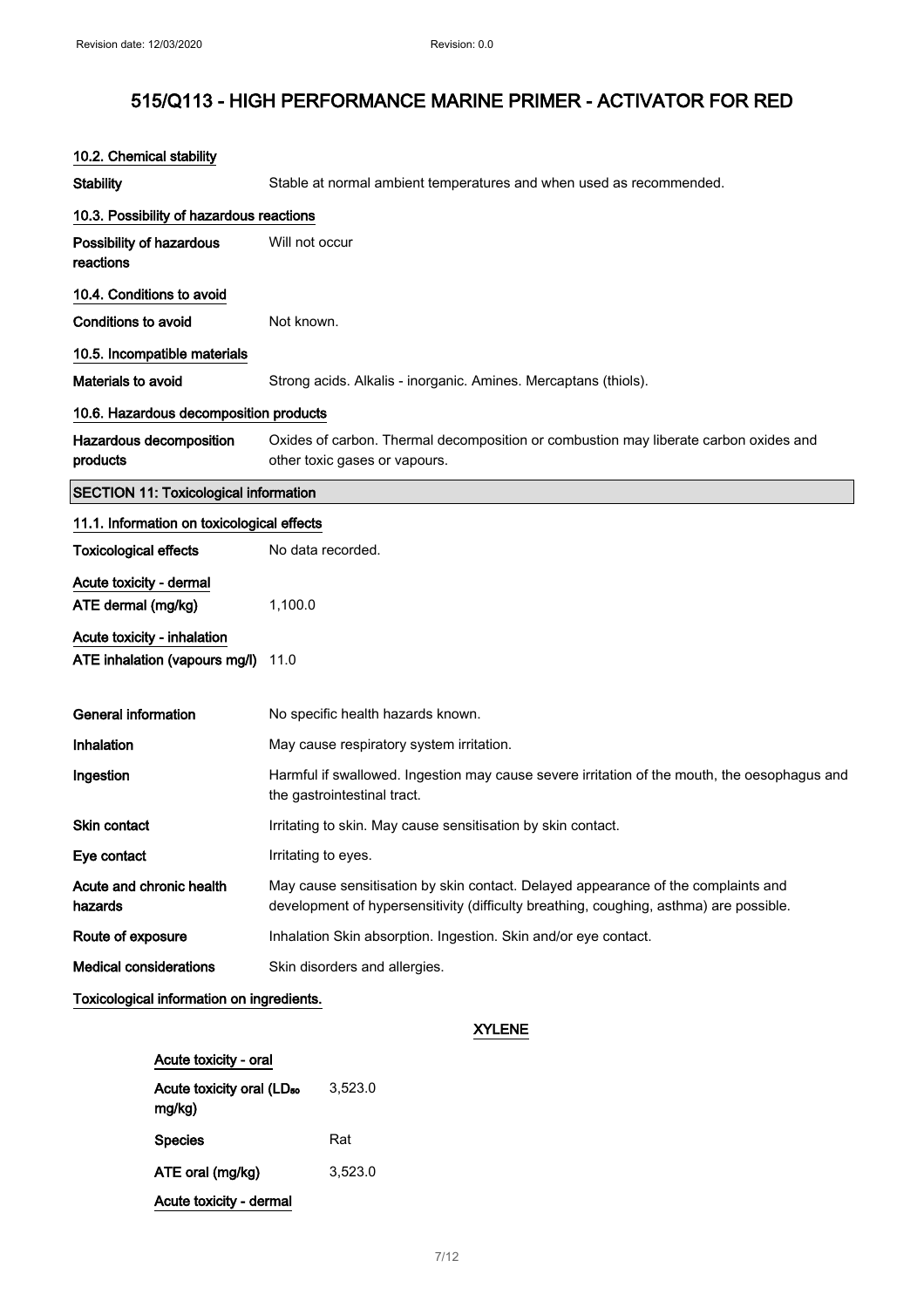| ATE dermal (mg/kg)                                        | 1,100.0                                                                                   |
|-----------------------------------------------------------|-------------------------------------------------------------------------------------------|
| Acute toxicity - inhalation                               |                                                                                           |
| <b>ATE inhalation (vapours</b><br>mg/l)                   | 11.0                                                                                      |
| Serious eye damage/irritation                             |                                                                                           |
| Serious eye<br>damage/irritation                          | Severely irritating to skin. Irritation of eyes is assumed. No testing is needed.         |
| <b>Respiratory sensitisation</b>                          |                                                                                           |
| <b>Respiratory sensitisation</b>                          | Not sensitising.                                                                          |
| Skin sensitisation                                        |                                                                                           |
| <b>Skin sensitisation</b>                                 | Not sensitising.                                                                          |
| Carcinogenicity                                           |                                                                                           |
| Carcinogenicity                                           | There is no evidence that the product can cause cancer.                                   |
| Reproductive toxicity                                     |                                                                                           |
| Reproductive toxicity -<br>fertility                      | This substance has no evidence of toxicity to reproduction.                               |
| <b>Aspiration hazard</b>                                  |                                                                                           |
| <b>Aspiration hazard</b>                                  | Kinematic viscosity <= 20.5 mm2/s.                                                        |
|                                                           |                                                                                           |
| <b>Inhalation</b>                                         | Harmful by inhalation.                                                                    |
| Ingestion                                                 | Pneumonia may be the result if vomited material containing solvents reaches the<br>lungs. |
| <b>Skin contact</b>                                       | Harmful in contact with skin.                                                             |
| Eye contact                                               | May cause severe eye irritation.                                                          |
| <b>Target organs</b>                                      | Central nervous system Liver                                                              |
|                                                           | 2-METHYLPROPAN-1-OL                                                                       |
| Acute toxicity - oral                                     |                                                                                           |
| Acute toxicity oral (LD <sub>50</sub><br>mg/kg)           | 2,830.0                                                                                   |
| <b>Species</b>                                            | Rat                                                                                       |
| ATE oral (mg/kg)                                          | 2,830.0                                                                                   |
| Acute toxicity - dermal                                   |                                                                                           |
| Acute toxicity dermal (LD <sub>50</sub> 2,100.0<br>mg/kg) |                                                                                           |
| <b>Species</b>                                            | Rat                                                                                       |
| ATE dermal (mg/kg)                                        | 2,100.0                                                                                   |

Skin corrosion/irritation

Animal data Non Corrosive to skin.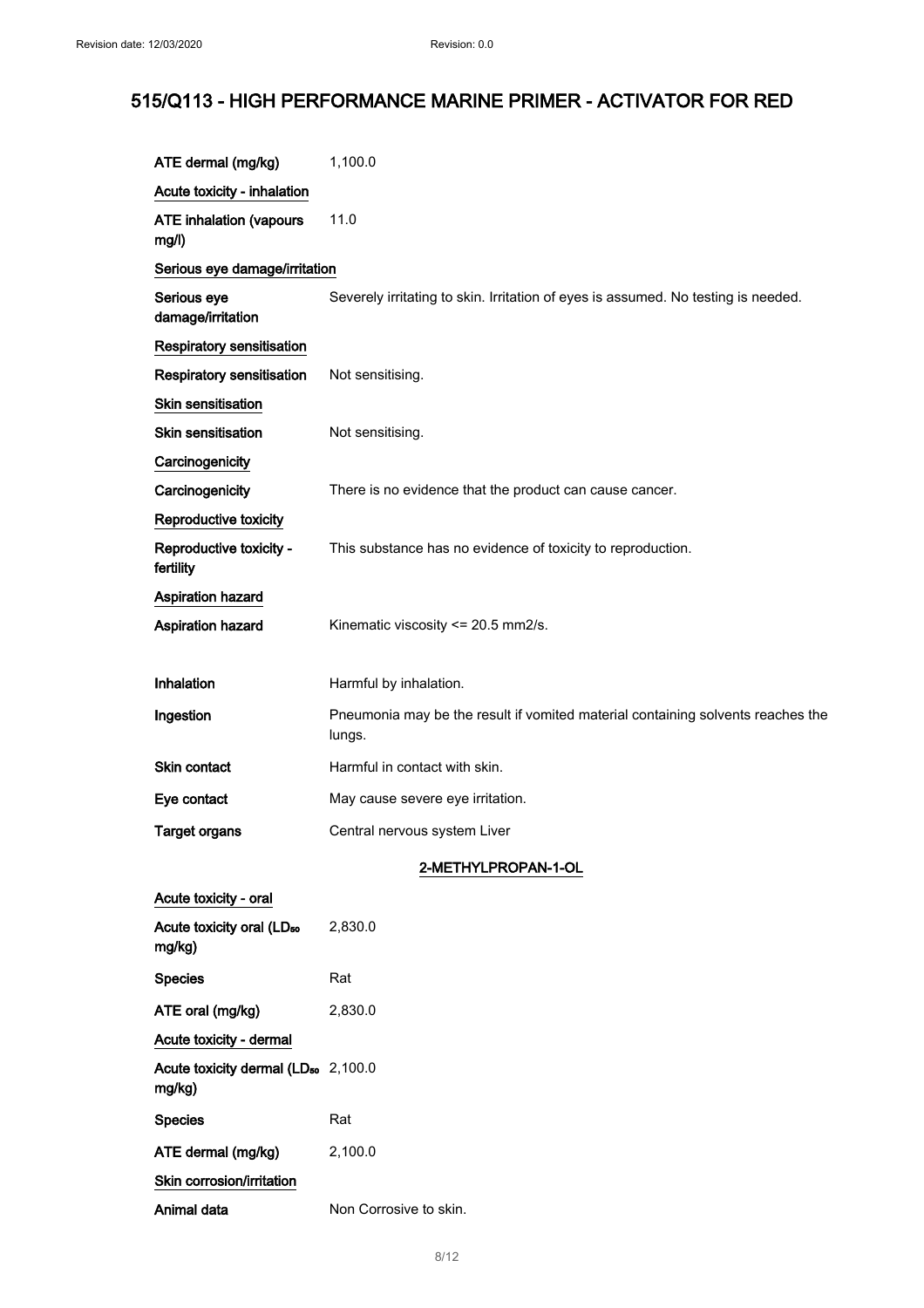|                | Skin sensitisation                        |                                                                        |
|----------------|-------------------------------------------|------------------------------------------------------------------------|
|                | <b>Skin sensitisation</b>                 | Not sensitising.                                                       |
|                | Germ cell mutagenicity                    |                                                                        |
|                | Genotoxicity - in vivo                    | Data lacking.                                                          |
|                | Carcinogenicity                           |                                                                        |
|                | Carcinogenicity                           | No evidence of carcinogenicity in animal studies                       |
|                | Reproductive toxicity                     |                                                                        |
|                | Reproductive toxicity -<br>development    | Data lacking.                                                          |
|                |                                           |                                                                        |
|                | Inhalation                                | Irritating to respiratory system.                                      |
|                | Eye contact                               | May cause severe eye irritation.                                       |
|                | <b>SECTION 12: Ecological information</b> |                                                                        |
| Ecotoxicity    |                                           | There are no data on the ecotoxicity of this product.                  |
|                | Ecological information on ingredients.    |                                                                        |
|                |                                           | <b>XYLENE</b>                                                          |
|                |                                           |                                                                        |
|                | Ecotoxicity                               | The product is not expected to be hazardous to the environment.        |
| 12.1. Toxicity | Ecological information on ingredients.    |                                                                        |
|                |                                           | <b>XYLENE</b>                                                          |
|                | Acute aquatic toxicity                    |                                                                        |
|                | Acute toxicity - fish                     | LC <sub>50</sub> , 96 hours: 2.6 mg/l, Fish                            |
|                | Acute toxicity - aquatic                  | EC <sub>50</sub> , 48 hours: 3.62 mg/l, Daphnia magna                  |
|                | invertebrates                             |                                                                        |
|                | Acute toxicity - aquatic<br>plants        | IC <sub>50</sub> , 72 hours: 3.2 mg/l, Algae                           |
|                |                                           | 2-METHYLPROPAN-1-OL                                                    |
|                | Acute aquatic toxicity                    |                                                                        |
|                | Acute toxicity - fish                     | LC <sub>50</sub> , 96 hours: 1430 mg/l, Fish                           |
|                | Acute toxicity - aquatic<br>invertebrates | EC <sub>50</sub> , 48 hours: 1100 mg/l, Daphnia magna                  |
|                | Acute toxicity - aquatic<br>plants        | EC <sub>50</sub> , 72 hours: 593 mg/l, Pseudokirchneriella subcapitata |
|                | Acute toxicity -<br>microorganisms        | IC <sub>50</sub> , 16 hours: >1000 mg/l, Activated sludge              |
|                | 10.0 Demisteres and decreadebility        |                                                                        |

12.2. Persistence and degradability

Persistence and degradability No data available.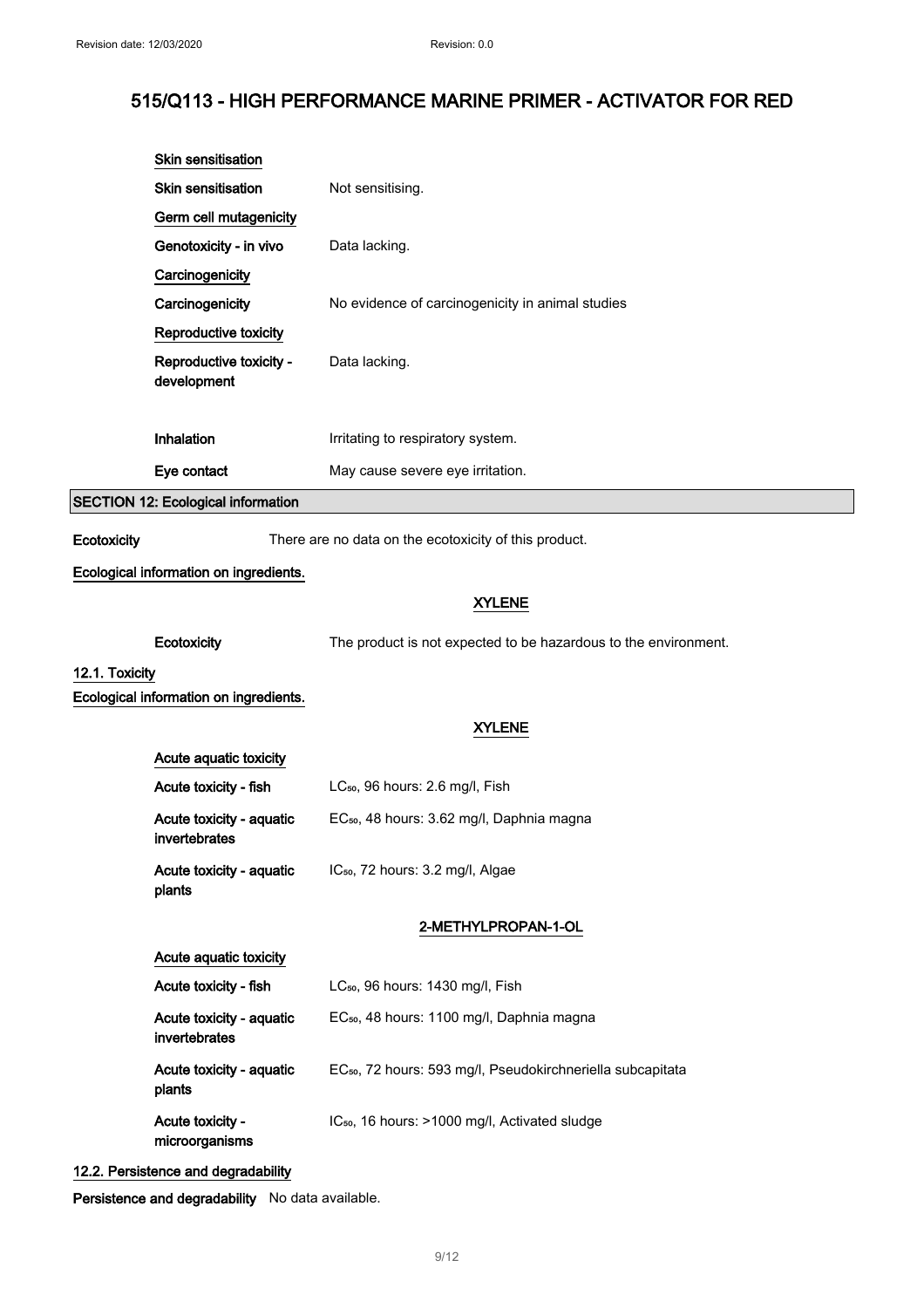## Ecological information on ingredients.

|                              |                                            | <b>XYLENE</b>                                                                                                                                                                                                                                                                                                                                                                                                                                                                                                                                                                                                                                             |  |
|------------------------------|--------------------------------------------|-----------------------------------------------------------------------------------------------------------------------------------------------------------------------------------------------------------------------------------------------------------------------------------------------------------------------------------------------------------------------------------------------------------------------------------------------------------------------------------------------------------------------------------------------------------------------------------------------------------------------------------------------------------|--|
|                              | Persistence and<br>degradability           | The product is readily biodegradable.                                                                                                                                                                                                                                                                                                                                                                                                                                                                                                                                                                                                                     |  |
|                              | 12.3. Bioaccumulative potential            |                                                                                                                                                                                                                                                                                                                                                                                                                                                                                                                                                                                                                                                           |  |
|                              | Bioaccumulative potential                  | No data available on bioaccumulation.                                                                                                                                                                                                                                                                                                                                                                                                                                                                                                                                                                                                                     |  |
| <b>Partition coefficient</b> |                                            | Not determined.                                                                                                                                                                                                                                                                                                                                                                                                                                                                                                                                                                                                                                           |  |
|                              | Ecological information on ingredients.     |                                                                                                                                                                                                                                                                                                                                                                                                                                                                                                                                                                                                                                                           |  |
|                              |                                            | <b>XYLENE</b>                                                                                                                                                                                                                                                                                                                                                                                                                                                                                                                                                                                                                                             |  |
|                              | <b>Partition coefficient</b>               | log Kow: 3.12 - 3.2                                                                                                                                                                                                                                                                                                                                                                                                                                                                                                                                                                                                                                       |  |
| 12.4. Mobility in soil       |                                            |                                                                                                                                                                                                                                                                                                                                                                                                                                                                                                                                                                                                                                                           |  |
| <b>Mobility</b>              |                                            | The product is non-volatile.                                                                                                                                                                                                                                                                                                                                                                                                                                                                                                                                                                                                                              |  |
|                              | 12.5. Results of PBT and vPvB assessment   |                                                                                                                                                                                                                                                                                                                                                                                                                                                                                                                                                                                                                                                           |  |
| assessment                   | <b>Results of PBT and vPvB</b>             | This product does not contain any substances classified as PBT or vPvB.                                                                                                                                                                                                                                                                                                                                                                                                                                                                                                                                                                                   |  |
|                              | Ecological information on ingredients.     |                                                                                                                                                                                                                                                                                                                                                                                                                                                                                                                                                                                                                                                           |  |
|                              | <b>XYLENE</b>                              |                                                                                                                                                                                                                                                                                                                                                                                                                                                                                                                                                                                                                                                           |  |
|                              | Results of PBT and vPvB                    | This substance is not classified as PBT or vPvB according to current EU criteria.                                                                                                                                                                                                                                                                                                                                                                                                                                                                                                                                                                         |  |
|                              | assessment                                 |                                                                                                                                                                                                                                                                                                                                                                                                                                                                                                                                                                                                                                                           |  |
|                              |                                            |                                                                                                                                                                                                                                                                                                                                                                                                                                                                                                                                                                                                                                                           |  |
|                              | 12.6. Other adverse effects                |                                                                                                                                                                                                                                                                                                                                                                                                                                                                                                                                                                                                                                                           |  |
| Other adverse effects        |                                            | Not determined.                                                                                                                                                                                                                                                                                                                                                                                                                                                                                                                                                                                                                                           |  |
|                              | <b>SECTION 13: Disposal considerations</b> |                                                                                                                                                                                                                                                                                                                                                                                                                                                                                                                                                                                                                                                           |  |
|                              | 13.1. Waste treatment methods              |                                                                                                                                                                                                                                                                                                                                                                                                                                                                                                                                                                                                                                                           |  |
| <b>General information</b>   |                                            | Avoid the spillage or runoff entering drains, sewers or watercourses. Waste should be treated<br>as controlled waste. Dispose of waste to licensed waste disposal site in accordance with the<br>requirements of the local Waste Disposal Authority. When handling waste, the safety<br>precautions applying to handling of the product should be considered. DO NOT reuse<br>containers containing residual product without commercial cleaning                                                                                                                                                                                                          |  |
| <b>Waste class</b>           |                                            | When this material, in its liquid state, as supplied, becomes a waste, it is categorised as a<br>hazardous waste, with code 08 01 11* (EPOXY BASED LIQUID WASTE). Part-used<br>containers, not drained and/or rigorously scraped out and containing residues of the supplied<br>material, are categorised as hazardous waste, with code 08 01 11* (EPOXY BASED LIQUID<br>WASTE). Ideally this component should be mixed with the appropriate hardener and allowed<br>to react fully to produce a solid waste. Neutralised empty packages, are categorised as non-<br>hazardous waste, with code 15 01 02(plastic packaging) or 15 01 04 (metal packaging) |  |
|                              | <b>SECTION 14: Transport information</b>   |                                                                                                                                                                                                                                                                                                                                                                                                                                                                                                                                                                                                                                                           |  |
| General                      |                                            | This product is packed in accordance with the Limited Quantity Provisions of CDGCPL2, ADR<br>and IMDG.                                                                                                                                                                                                                                                                                                                                                                                                                                                                                                                                                    |  |
| 14.1. UN number              |                                            |                                                                                                                                                                                                                                                                                                                                                                                                                                                                                                                                                                                                                                                           |  |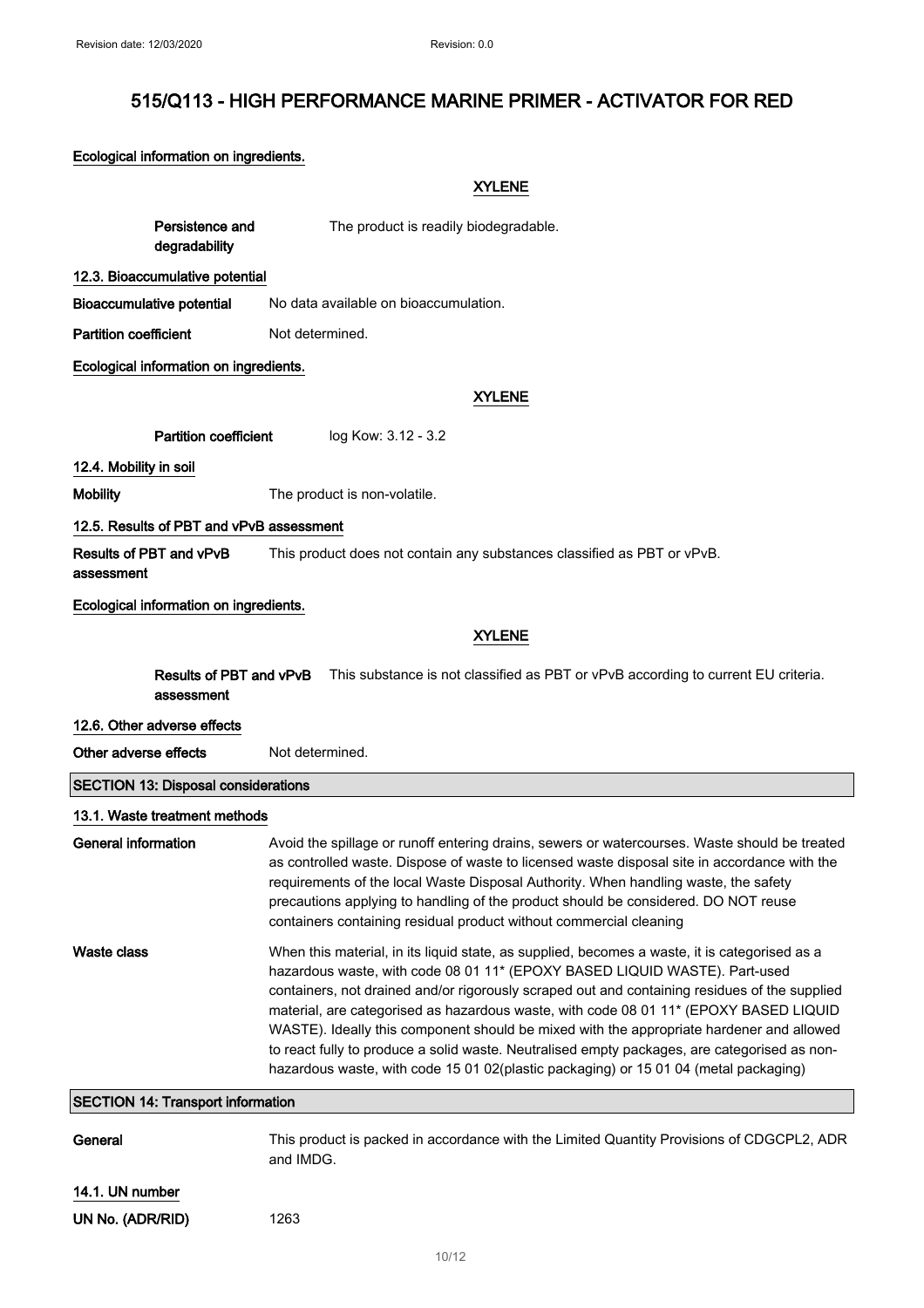| UN No. (IMDG)                                                                                  | 1263                                                                                                                                                                                                                                                                                                                                                                                          |
|------------------------------------------------------------------------------------------------|-----------------------------------------------------------------------------------------------------------------------------------------------------------------------------------------------------------------------------------------------------------------------------------------------------------------------------------------------------------------------------------------------|
| UN No. (ICAO)                                                                                  | 1263                                                                                                                                                                                                                                                                                                                                                                                          |
| 14.2. UN proper shipping name                                                                  |                                                                                                                                                                                                                                                                                                                                                                                               |
| Proper shipping name<br>(ADR/RID)                                                              | PAINT OR PAINT RELATED MATERIAL                                                                                                                                                                                                                                                                                                                                                               |
|                                                                                                | Proper shipping name (IMDG) PAINT OR PAINT RELATED MATERIAL                                                                                                                                                                                                                                                                                                                                   |
|                                                                                                | Proper shipping name (ICAO) PAINT OR PAINT RELATED MATERIAL                                                                                                                                                                                                                                                                                                                                   |
| 14.3. Transport hazard class(es)                                                               |                                                                                                                                                                                                                                                                                                                                                                                               |
| <b>ADR/RID class</b>                                                                           | 3                                                                                                                                                                                                                                                                                                                                                                                             |
| <b>IMDG class</b>                                                                              | 3                                                                                                                                                                                                                                                                                                                                                                                             |
| ICAO class/division                                                                            | 3                                                                                                                                                                                                                                                                                                                                                                                             |
| <b>Transport labels</b>                                                                        |                                                                                                                                                                                                                                                                                                                                                                                               |
|                                                                                                |                                                                                                                                                                                                                                                                                                                                                                                               |
| 14.4. Packing group                                                                            |                                                                                                                                                                                                                                                                                                                                                                                               |
| ADR/RID packing group                                                                          | Ш                                                                                                                                                                                                                                                                                                                                                                                             |
| <b>IMDG packing group</b>                                                                      | Ш                                                                                                                                                                                                                                                                                                                                                                                             |
| ICAO packing group                                                                             | Ш                                                                                                                                                                                                                                                                                                                                                                                             |
| 14.5. Environmental hazards                                                                    |                                                                                                                                                                                                                                                                                                                                                                                               |
| Environmentally hazardous substance/marine pollutant<br>No.                                    |                                                                                                                                                                                                                                                                                                                                                                                               |
| 14.6. Special precautions for user                                                             |                                                                                                                                                                                                                                                                                                                                                                                               |
| <b>EmS</b>                                                                                     | $F-E$ , S-E                                                                                                                                                                                                                                                                                                                                                                                   |
| Tunnel restriction code                                                                        | (D/E)                                                                                                                                                                                                                                                                                                                                                                                         |
|                                                                                                | 14.7. Transport in bulk according to Annex II of MARPOL and the IBC Code                                                                                                                                                                                                                                                                                                                      |
| Transport in bulk according to Not applicable.<br>Annex II of MARPOL 73/78<br>and the IBC Code |                                                                                                                                                                                                                                                                                                                                                                                               |
| <b>SECTION 15: Regulatory information</b>                                                      |                                                                                                                                                                                                                                                                                                                                                                                               |
|                                                                                                | 15.1. Safety, health and environmental regulations/legislation specific for the substance or mixture                                                                                                                                                                                                                                                                                          |
| <b>EU</b> legislation                                                                          | Regulation (EC) No 1907/2006 of the European Parliament and of the Council of 18<br>December 2006 concerning the Registration, Evaluation, Authorisation and Restriction of<br>Chemicals (REACH) (as amended).<br>Regulation (EC) No 1272/2008 of the European Parliament and of the Council of 16<br>December 2008 on classification, labelling and packaging of substances and mixtures (as |

### 15.2. Chemical safety assessment

No chemical safety assessment has been carried out.

amended).

Commission Regulation (EU) No 2015/830 of 28 May 2015.